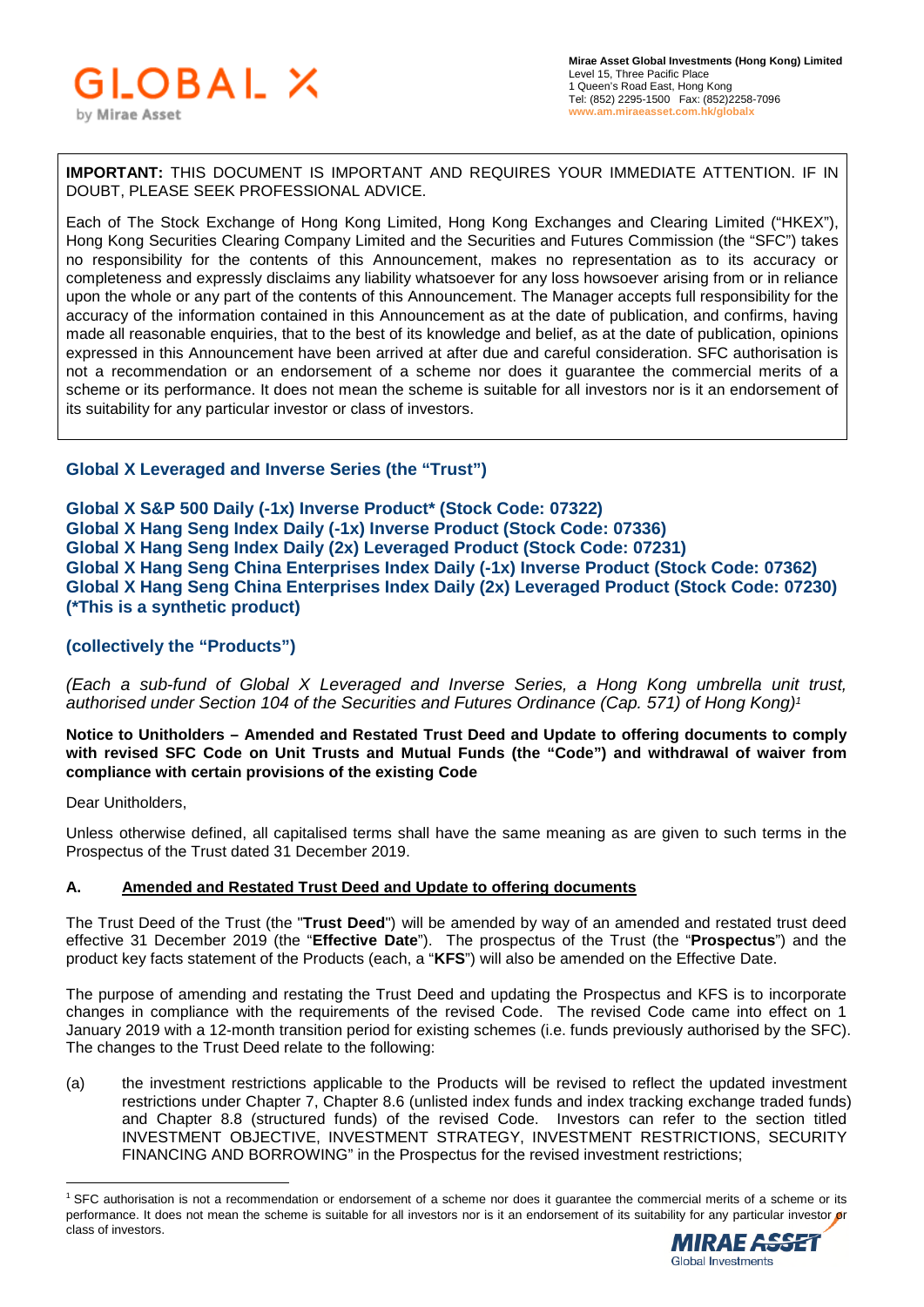

- (b) investment restrictions under Chapter 8.2 (money market funds) and Chapter 8.9 (funds that invest extensively in financial derivative instruments) of the revised Code will also be included in the Trust Deed for future sub-funds of the Trust (as may be applicable), although the Products do not fall under these chapters of the revised Code and hence these are not applicable to the Products;
- (c) enhanced obligations of the Trustee and the Manager respectively under the revised Code; and
- (d) other changes to comply with the revised Code.

The Prospectus and each KFS will also be amended on the Effective Date to reflect the abovementioned changes.

#### **B. Other updates**

Other changes will also be made to the Prospectus and KFS, including:

- (a) disclosure relating to the net derivative exposure of the Products will be added in the Prospectus and KFS;
- (b) disclosure relating to the Manager's risk management policy has been added under the section titled "The Manager"; and
- (c) other minor and miscellaneous updates, including drafting changes and updates to or removal of information that is out of date.

#### **C. Withdrawal of waiver from compliance with certain provisions of the existing Code**

The SFC has previously granted the following waivers (subject to certain conditions) from certain provisions of the existing Code (i.e. the version in force prior to 1 January 2019):

- (a) waivers in respect of the Global X Hang Seng Index Daily (-1x) Inverse Product, Global X Hang Seng Index Daily (2x) Leveraged Product, Global X Hang Seng China Enterprises Index Daily (-1x) Inverse Product and Global X Hang Seng China Enterprises Index Daily (2x) Leveraged Product from the requirement under Chapter 8.4A(e) that each Product may not hold open positions in any HSI or HSCEI Futures Contracts month (as the case may be) for which the combined margin requirement represents 5% or more of the Net Asset Value of that Product; and
- (b) a waiver in respect of the Global X Hang Seng China Enterprises Index Daily (2x) Leveraged Product from the requirement under Chapter 8.4A(b) that at least 30% of the Net Asset Value of the Product must be held on deposit or invested in liquid short term debt instruments and may not be used for margin requirements, and not more than 70% of the Net Asset Value of the Product may be committed as margin for futures or options contracts, and/or premium paid for options purchased (including put and/or call options).

(collectively, the "**Waivers**")

Chapter 8.4A has been removed from the revised Code. As a result, the Waivers are no longer be applicable and accordingly the Waivers will therefore be withdrawn with effect from the Effective Date.

## **D. General**

For the avoidance of doubt, (i) the investment objective and policies of the Products will remain unchanged; (ii) the abovementioned changes will not amount to material changes to the Products; (iii) there will be no material change or increase in the overall risk profile of the Products; and (iv) the abovementioned changes do not materially prejudice the interests of Unitholders.

The change of Trust Deed does not require Unitholder's approval pursuant to the Trust Deed and applicable laws and regulations. The Trustee agrees to the change of Trust Deed.